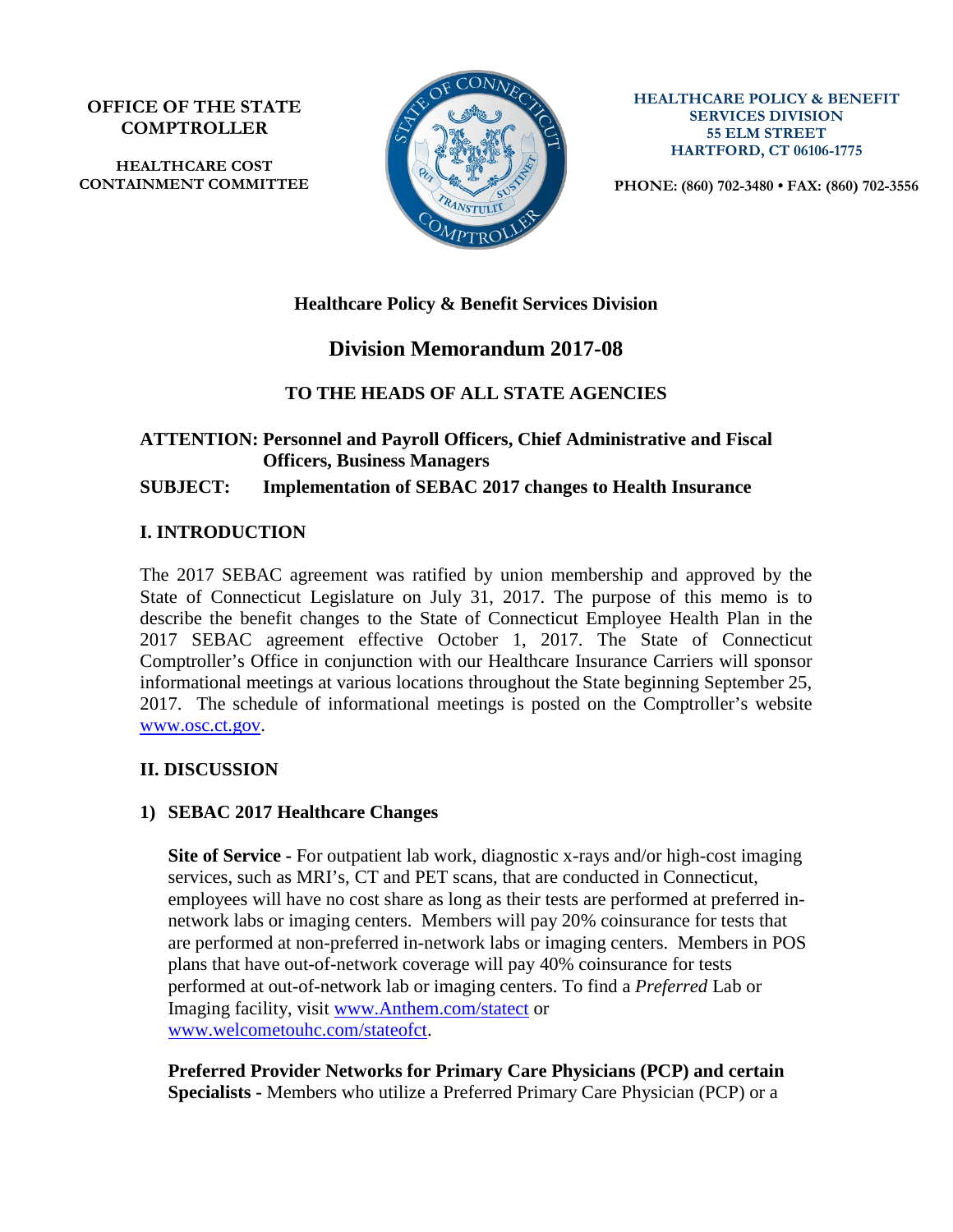Preferred provider in the following Specialties (Allergy & Immunology, Cardiology, Endocrinology, ENT, Gastroenterology, OB-GYN, Ophthalmology, Orthopedic Surgery, Rheumatology, Urology) in Connecticut will now have a \$0 copay for office visits. Members who utilize a non-preferred in-network provider (PCP or specialist) will continue to have a \$15 copay. To find a Preferred Provider, visit [www.Anthem.com/statect](http://www.anthem.com/statect) of [www.welcometouhc.com/stateofct.](http://www.welcometouhc.com/stateofct)

**Prescription Drug Tiers -** The current generic drug copay will be split into two tiers: Preferred generic and Non-Preferred generic.

The New Copay structure for both maintenance and non-maintenance drugs is as follows:

Tier 1 – Preferred Generic - \$5

Tier 2 – Non-Preferred Generic - \$10

Tier 3 – Preferred Brand - \$25

Tier 4 – Non-Preferred Brand - \$40

The mandatory 90-day supply for maintenance drugs through mail order or the State of CT Maintenance Drug Network is still required.

There are no changes to the HEP program. Reduced co-pays to treat HEP- targeted chronic conditions will remain at the 3-tier structure:

Tier 1 – Generic - \$0

Tier 2 – Preferred Brand - \$5

Tier 3 – Non-Preferred Brand - \$12.50

**Covered Drugs (Formulary)** - The list of covered drugs – or "formulary" – for the prescription drug plan will transition to CVS/Caremark's standard formulary effective October 1, 2017. Members affected by this transition should have received a letter from Caremark in September with information on how to switch to a therapeutically equivalent drug.

**Emergency Room Copay –** The emergency room copay for non-emergencies will increase to \$250. In certain circumstances, including actual emergencies or you're admitted to the hospital, your copay will be waived. The Emergency Room Copayment Waiver Request Form (CO-1315) can be found at www.osc.ct.gov.

**2. Health Enhancement Program (HEP) –** There is no change to the HEP program.

**3. Dental Plans and Benefits** – There are no changes to the dental plans.

**4. Rates** – There will be reduced employee share rates effective 10/1/2017 to reflect the savings in the agreement. There will now be three categories of active rates: bargaining unit employees, non-bargaining unit employees, and new hires after 7/1/17. The updated rates sheets are attached to this memo.